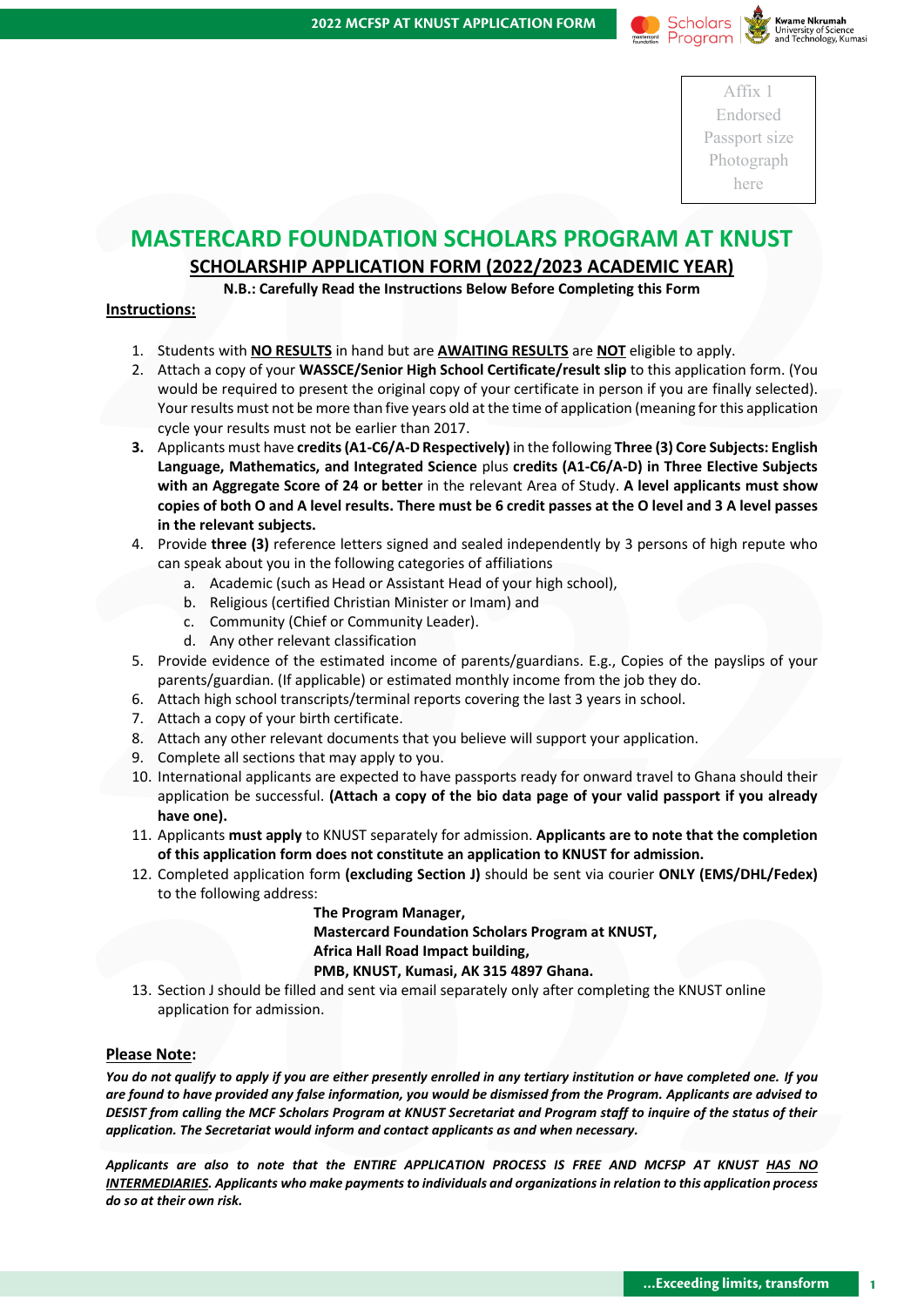

# **SECTION A**

### **Student Information**

| <b>Student Information</b>                                     |                                                                                                                                                                                                                                                                                                     |
|----------------------------------------------------------------|-----------------------------------------------------------------------------------------------------------------------------------------------------------------------------------------------------------------------------------------------------------------------------------------------------|
|                                                                |                                                                                                                                                                                                                                                                                                     |
|                                                                |                                                                                                                                                                                                                                                                                                     |
|                                                                | Gender: M F Date of Birth (DD/MM/YYYY): // // Age: Age:                                                                                                                                                                                                                                             |
|                                                                | Nationality <b>All According to the Country of birth COUNTY OF STATE ACCOUNT ASSESS</b>                                                                                                                                                                                                             |
| Native Language ___________________________                    |                                                                                                                                                                                                                                                                                                     |
| Marital Status: Single Married                                 | Separated Divorced                                                                                                                                                                                                                                                                                  |
|                                                                | Do you have children Yes No No If yes, how many children do you have?                                                                                                                                                                                                                               |
|                                                                | $\sim$ 2.                                                                                                                                                                                                                                                                                           |
|                                                                | Emergency number_______________________(Please provide a contact number that can easily be reached at all times)                                                                                                                                                                                    |
|                                                                |                                                                                                                                                                                                                                                                                                     |
|                                                                |                                                                                                                                                                                                                                                                                                     |
|                                                                |                                                                                                                                                                                                                                                                                                     |
|                                                                |                                                                                                                                                                                                                                                                                                     |
|                                                                |                                                                                                                                                                                                                                                                                                     |
|                                                                |                                                                                                                                                                                                                                                                                                     |
| <b>For Persons with Disability</b>                             |                                                                                                                                                                                                                                                                                                     |
|                                                                | How long have you been living with this disability? ____________________________<br>(It may be helpful to attach evidence of your disability e.g., Medical records, photographs)<br>For Displaced Persons (Certified Refugees, Internally Displaced Persons (IDP's), etc                            |
|                                                                | Are you a displaced person (Certified Refugee, Internally Displaced person (IDP), etc.)?<br>Yes  <br>No                                                                                                                                                                                             |
|                                                                | (Please attach evidence of your status as a refugee or IDP e.g. ID card or letter from a recognized body in charge of                                                                                                                                                                               |
| displaced people)                                              |                                                                                                                                                                                                                                                                                                     |
| If yes, how long have you been living as a displaced person?   |                                                                                                                                                                                                                                                                                                     |
| (Please attach the necessary supporting documents)             |                                                                                                                                                                                                                                                                                                     |
| Information on Your Undergraduate Admission at KNUST           |                                                                                                                                                                                                                                                                                                     |
| Have you applied for admission to study at KNUST?              | Yes<br>No<br>(It is in your interest to apply for admission at KNUST WHEN THE PORTAL IS OPEN as the Program can solely<br>consider you for the award only when you have gained admission to study at KNUST. IN YOUR INTEREST FILL<br>THIS APPLICATION FORM WELL AHEAD OF THE ADMISSION APPLICATION) |
| address and select the option for International students only. | For admission into KNUST Ghanaian applicants need to purchase an E voucher for the purpose and fill the application for<br>admission online - https://apps.knust.edu.gh/admissions/ international applicants are instructed to visit the same                                                       |
|                                                                |                                                                                                                                                                                                                                                                                                     |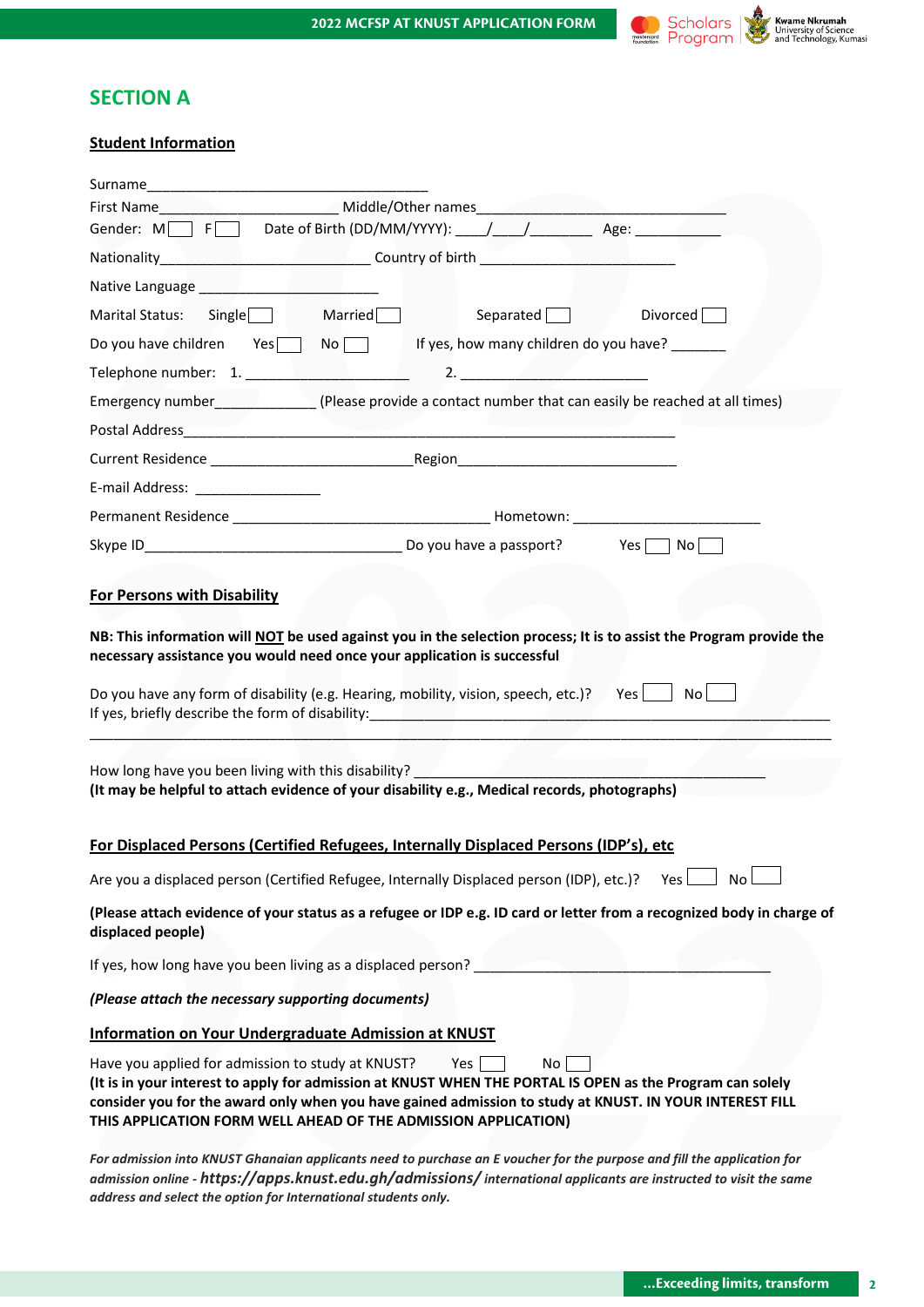

### **SECTION B**

### **Educational Background**

| NO.            | <b>INSTITUTION/SCHOOLS ATTENDED</b> | <b>DATE</b><br><b>COMMENCED</b> | <b>DATE</b><br><b>COMPLETED</b> | <b>CERTIFICATE</b><br><b>OBTAINED</b> |
|----------------|-------------------------------------|---------------------------------|---------------------------------|---------------------------------------|
| $\mathbf{1}$   | Name of Primary School(s):          |                                 |                                 |                                       |
|                | Public<br>Private                   |                                 |                                 |                                       |
| $\overline{2}$ | Name of Junior High School(s):      |                                 |                                 |                                       |
|                | Public<br>Private                   |                                 |                                 |                                       |
| $\overline{3}$ | Name of Senior High School(s):      |                                 |                                 |                                       |
|                | Public<br>Private                   |                                 |                                 |                                       |
| $\overline{4}$ | Name of Tertiary Institution(s):    |                                 |                                 |                                       |
|                | Public<br>Private                   |                                 |                                 |                                       |
|                |                                     |                                 |                                 |                                       |
|                | <b>SECTION C</b>                    |                                 |                                 |                                       |
|                | <b>Parent Information</b>           |                                 |                                 |                                       |

# **SECTION C**

### **Parent Information**

| <b>Mother</b>                                                                                 | <b>Father</b>                               |
|-----------------------------------------------------------------------------------------------|---------------------------------------------|
|                                                                                               |                                             |
| Country of Residence______________ Age________                                                | Country of Residence<br>Manusculphe and Age |
| Highest level of Education                                                                    | Employer's Name                             |
| Check the box if not alive                                                                    | Check the box if not alive                  |
| Number of siblings (NB: this refers to the children of either your mother or father or both): |                                             |
| Mother and father are<br>Living together<br>Separated<br>Divorced<br>Remarried                |                                             |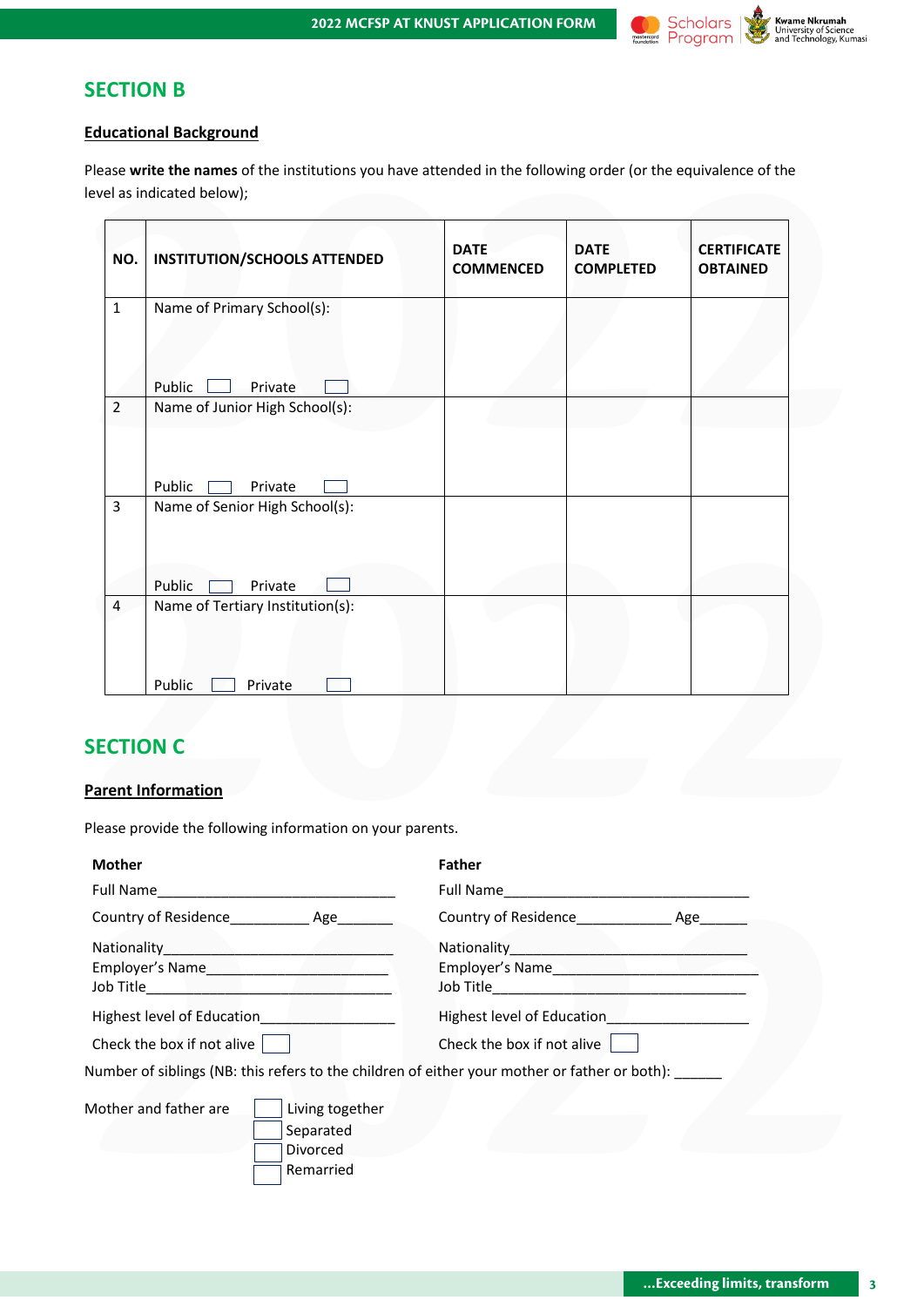

### **SECTION D**

#### **Family Information**

| 1. How many people, including yourself, depend on the income of your parents/householder for daily living? |                |  |
|------------------------------------------------------------------------------------------------------------|----------------|--|
| (Is the head of your household your biological parent? Yes                                                 | N <sub>O</sub> |  |

|                | <u>Family information</u><br>marriage, or adoption and residing together; all such people are considered as members of one family'.<br>"Householder" refers to the head of the household. |     |                           |    | NB: "Family" under this section refers to 'a group of two or more people (one of whom is the householder) related by birth,                                                                                         |
|----------------|-------------------------------------------------------------------------------------------------------------------------------------------------------------------------------------------|-----|---------------------------|----|---------------------------------------------------------------------------------------------------------------------------------------------------------------------------------------------------------------------|
|                |                                                                                                                                                                                           |     |                           |    | 1. How many people, including yourself, depend on the income of your parents/householder for daily living?                                                                                                          |
|                | (Is the head of your household your biological parent? Yes                                                                                                                                |     |                           | No |                                                                                                                                                                                                                     |
|                | cost?                                                                                                                                                                                     |     |                           |    | 2. How many people including yourself, depend on the income of your parents/householder for their educational                                                                                                       |
|                | 3. a. Complete the table below for all members of your family/household living in your householder's home<br>(including yourself) and indicate their status:                              |     |                           |    |                                                                                                                                                                                                                     |
| No.            | <b>Full Name</b>                                                                                                                                                                          | Age | <b>Relation to you</b>    |    | <b>Status (Student / Working / Unemployed)</b>                                                                                                                                                                      |
| 1              |                                                                                                                                                                                           |     |                           |    |                                                                                                                                                                                                                     |
| 2              |                                                                                                                                                                                           |     |                           |    |                                                                                                                                                                                                                     |
| 3              |                                                                                                                                                                                           |     |                           |    |                                                                                                                                                                                                                     |
| 4              |                                                                                                                                                                                           |     |                           |    |                                                                                                                                                                                                                     |
| 5              |                                                                                                                                                                                           |     |                           |    |                                                                                                                                                                                                                     |
| 6              |                                                                                                                                                                                           |     |                           |    |                                                                                                                                                                                                                     |
| 7              |                                                                                                                                                                                           |     |                           |    |                                                                                                                                                                                                                     |
| 8              |                                                                                                                                                                                           |     |                           |    |                                                                                                                                                                                                                     |
| 9              |                                                                                                                                                                                           |     |                           |    |                                                                                                                                                                                                                     |
| 10             |                                                                                                                                                                                           |     |                           |    | b. Complete the table below for other members of your family/household living in your householder's home.<br>If member is employed give details as to the nature of employment. Employment type may include Farmer, |
|                | Teacher, Trader, Nurse etc.                                                                                                                                                               |     |                           |    |                                                                                                                                                                                                                     |
| No.            | <b>Full Name</b>                                                                                                                                                                          |     | <b>Employment Details</b> |    | <b>Highest Level of Education</b>                                                                                                                                                                                   |
| 1              |                                                                                                                                                                                           |     |                           |    |                                                                                                                                                                                                                     |
| $\overline{2}$ |                                                                                                                                                                                           |     |                           |    |                                                                                                                                                                                                                     |
| 3              |                                                                                                                                                                                           |     |                           |    |                                                                                                                                                                                                                     |
| 4              |                                                                                                                                                                                           |     |                           |    |                                                                                                                                                                                                                     |
| 5              |                                                                                                                                                                                           |     |                           |    |                                                                                                                                                                                                                     |

| If yes, please explain and attach evidence (if any):<br>No | $\mathbf 1$<br>$\overline{2}$<br>$\overline{\mathbf{3}}$<br>$\overline{\mathbf{4}}$<br>5<br>$\bf 6$<br>$\overline{\mathbf{z}}$<br>8 | 4. Have you or any of your siblings ever missed a significant part of a school term due to lack of finances? |       | No. | <b>Full Name</b> | <b>Employment Details</b> | <b>Highest Level of Education</b> |
|------------------------------------------------------------|-------------------------------------------------------------------------------------------------------------------------------------|--------------------------------------------------------------------------------------------------------------|-------|-----|------------------|---------------------------|-----------------------------------|
|                                                            |                                                                                                                                     |                                                                                                              |       |     |                  |                           |                                   |
|                                                            |                                                                                                                                     |                                                                                                              |       |     |                  |                           |                                   |
|                                                            |                                                                                                                                     |                                                                                                              |       |     |                  |                           |                                   |
|                                                            |                                                                                                                                     |                                                                                                              |       |     |                  |                           |                                   |
|                                                            |                                                                                                                                     |                                                                                                              |       |     |                  |                           |                                   |
|                                                            |                                                                                                                                     |                                                                                                              |       |     |                  |                           |                                   |
|                                                            |                                                                                                                                     |                                                                                                              | Yes [ |     |                  |                           |                                   |
|                                                            |                                                                                                                                     |                                                                                                              |       |     |                  |                           |                                   |
|                                                            |                                                                                                                                     |                                                                                                              |       |     |                  |                           |                                   |
|                                                            |                                                                                                                                     |                                                                                                              |       |     |                  |                           |                                   |
|                                                            |                                                                                                                                     |                                                                                                              |       |     |                  |                           |                                   |
|                                                            |                                                                                                                                     |                                                                                                              |       |     |                  |                           |                                   |

|  |  |  |  | 4. Have you or any of your siblings ever missed a significant part of a school term due to lack of finances? |  |  |  |
|--|--|--|--|--------------------------------------------------------------------------------------------------------------|--|--|--|
|  |  |  |  | Yes $\Box$ No $\Box$ If yes, please explain and attach evidence (if any):                                    |  |  |  |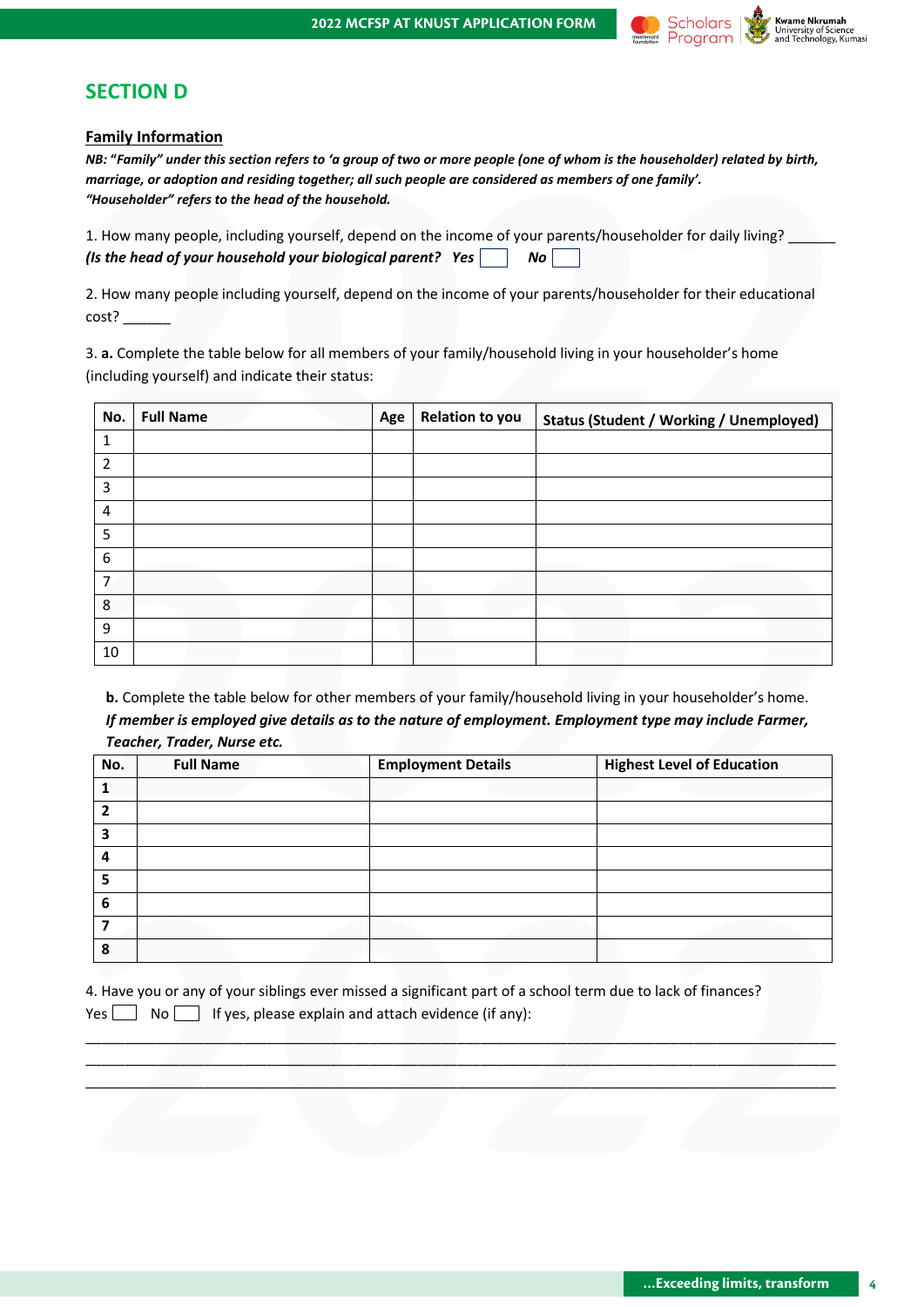#### **2022 MCFSP AT KNUST APPLICATION FORM**



5. Family/Householder's Financial Details: **a.** Please provide details for your family's **monthly** income from all sources:

 **NB: (For international applicants, please provide the amounts in the US dollar equivalent of your local currency)**:

| GH¢ from other relative<br>GH¢ from other sources<br>TOTAL MONTHLY INCOMENT AND TOTAL MONTHLY<br>b. List other sources of your family's income coming from other relatives:<br>Name<br><b>Relation to you</b><br><b>Amount</b><br>No.<br>1<br>2<br>3<br>4 | GH¢_______________ from mother |  | GH¢ from father |                              |  |  |  |  |  |  |
|-----------------------------------------------------------------------------------------------------------------------------------------------------------------------------------------------------------------------------------------------------------|--------------------------------|--|-----------------|------------------------------|--|--|--|--|--|--|
|                                                                                                                                                                                                                                                           |                                |  |                 |                              |  |  |  |  |  |  |
|                                                                                                                                                                                                                                                           |                                |  |                 |                              |  |  |  |  |  |  |
|                                                                                                                                                                                                                                                           |                                |  |                 |                              |  |  |  |  |  |  |
|                                                                                                                                                                                                                                                           |                                |  |                 |                              |  |  |  |  |  |  |
|                                                                                                                                                                                                                                                           |                                |  |                 | <b>Frequency (How often)</b> |  |  |  |  |  |  |
|                                                                                                                                                                                                                                                           |                                |  |                 |                              |  |  |  |  |  |  |
|                                                                                                                                                                                                                                                           |                                |  |                 |                              |  |  |  |  |  |  |
|                                                                                                                                                                                                                                                           |                                |  |                 |                              |  |  |  |  |  |  |
|                                                                                                                                                                                                                                                           |                                |  |                 |                              |  |  |  |  |  |  |
| . Do you expect any significant change in your family or household income in the coming year? If yes, please explain                                                                                                                                      |                                |  |                 |                              |  |  |  |  |  |  |

| GH¢<br>GH¢                  | phone bills (Call cards & Data)<br>for medical bills | <b>GH¢</b><br>GH¢ | for public transportation<br>for electricity bills |  |
|-----------------------------|------------------------------------------------------|-------------------|----------------------------------------------------|--|
| GH¢                         | other expenses (specify)                             |                   |                                                    |  |
|                             | TOTAL MONTHLY EXPENSE                                |                   |                                                    |  |
|                             |                                                      |                   |                                                    |  |
| <b>SECTION E</b>            |                                                      |                   |                                                    |  |
| <b>Educational Expenses</b> |                                                      |                   |                                                    |  |

# **SECTION E**

#### **Educational Expenses**

| No.            | <b>Full Name</b>                                  | <b>Name of School</b>                                            | Level/Stage | <b>School Fees</b> | <b>Other Cost</b> |
|----------------|---------------------------------------------------|------------------------------------------------------------------|-------------|--------------------|-------------------|
| 1              |                                                   |                                                                  |             |                    |                   |
| $\overline{2}$ |                                                   |                                                                  |             |                    |                   |
| 3              |                                                   |                                                                  |             |                    |                   |
| 4              |                                                   |                                                                  |             |                    |                   |
| 5              |                                                   |                                                                  |             |                    |                   |
| 6              |                                                   |                                                                  |             |                    |                   |
| 7              |                                                   |                                                                  |             |                    |                   |
|                | What is the relation between you and this person? | 2. Are your fees paid by a relative other than your householder? | Yes         | No <sub>1</sub>    |                   |
|                |                                                   | How many other children's fees are paid for by this same person: |             |                    |                   |
|                |                                                   |                                                                  |             |                    |                   |
|                |                                                   |                                                                  |             |                    |                   |
|                |                                                   |                                                                  |             |                    |                   |
|                |                                                   |                                                                  |             |                    |                   |
|                |                                                   |                                                                  |             |                    |                   |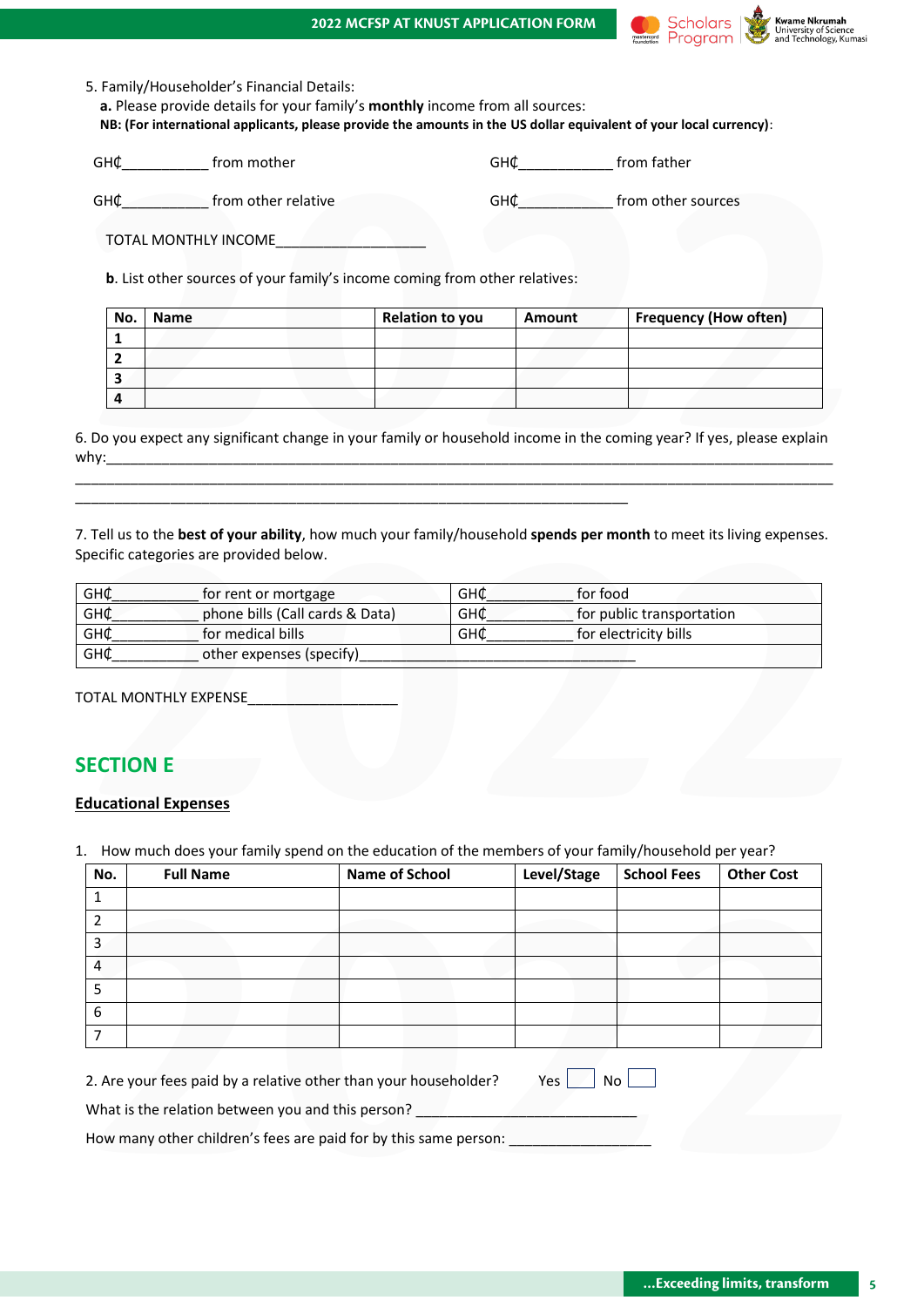

### **SECTION F**

#### **Sponsor Information**

| include institutions or organizations that have sponsored your education.                                                                                                                                                              | 1. Please provide the following information on each sponsor of your education (other than your parents). This may                                                                                             |
|----------------------------------------------------------------------------------------------------------------------------------------------------------------------------------------------------------------------------------------|---------------------------------------------------------------------------------------------------------------------------------------------------------------------------------------------------------------|
|                                                                                                                                                                                                                                        |                                                                                                                                                                                                               |
| Relationship to the applicant<br><u>Letter and the set of the set of the set of the set of the set of the set of the set of the set of the set of the set of the set of the set of the set of the set of the set of the set of the</u> | Relationship to the applicant <b>Exercises Relationship to the applicant</b>                                                                                                                                  |
|                                                                                                                                                                                                                                        | Country of Residence <b>Example 20</b> Age <b>Manuel Age Manuel Age Manuel Age Manuel Age Manuel Age Manuel Age Manuel Age Manuel Age Manuel Age Manuel Age Manuel Age Manuel Age Manuel Age Manuel Age M</b> |
|                                                                                                                                                                                                                                        |                                                                                                                                                                                                               |
|                                                                                                                                                                                                                                        | Job Title <u>Samuel Bank (1989) and the Samuel School School and School School School School School School School</u>                                                                                         |
| How regular was this sponsorship?<br>Monthly<br>Termly<br>Annually                                                                                                                                                                     | How regular was this sponsorship?<br>Monthly<br>Termly<br>Annually                                                                                                                                            |
| 2. Were you on any bursary/scholarship? Yes $\Box$                                                                                                                                                                                     | No l                                                                                                                                                                                                          |
|                                                                                                                                                                                                                                        |                                                                                                                                                                                                               |
| If so, how much did the bursary/scholarship cover?<br>The solution of the surface of the same of the bursary/scholarship cover?                                                                                                        |                                                                                                                                                                                                               |
| Yes<br>No<br>If yes, please list the sponsorship/s you have applied for:                                                                                                                                                               |                                                                                                                                                                                                               |
| 3. Have you applied for any form of financial sponsorship for your tertiary education?<br>$\mathbf{1}$                                                                                                                                 | 4                                                                                                                                                                                                             |
| $\mathbf{2}$                                                                                                                                                                                                                           | 5                                                                                                                                                                                                             |

# **SECTION G**

### **House Information**

| Parent's House                                   |  |  |
|--------------------------------------------------|--|--|
| Family/Householder's House                       |  |  |
| Rented premises paid for by my parent's employer |  |  |
| Rented premises paid for by parent               |  |  |
| Other (Specify)                                  |  |  |
| Number of rooms you occupy with your family;     |  |  |
|                                                  |  |  |
|                                                  |  |  |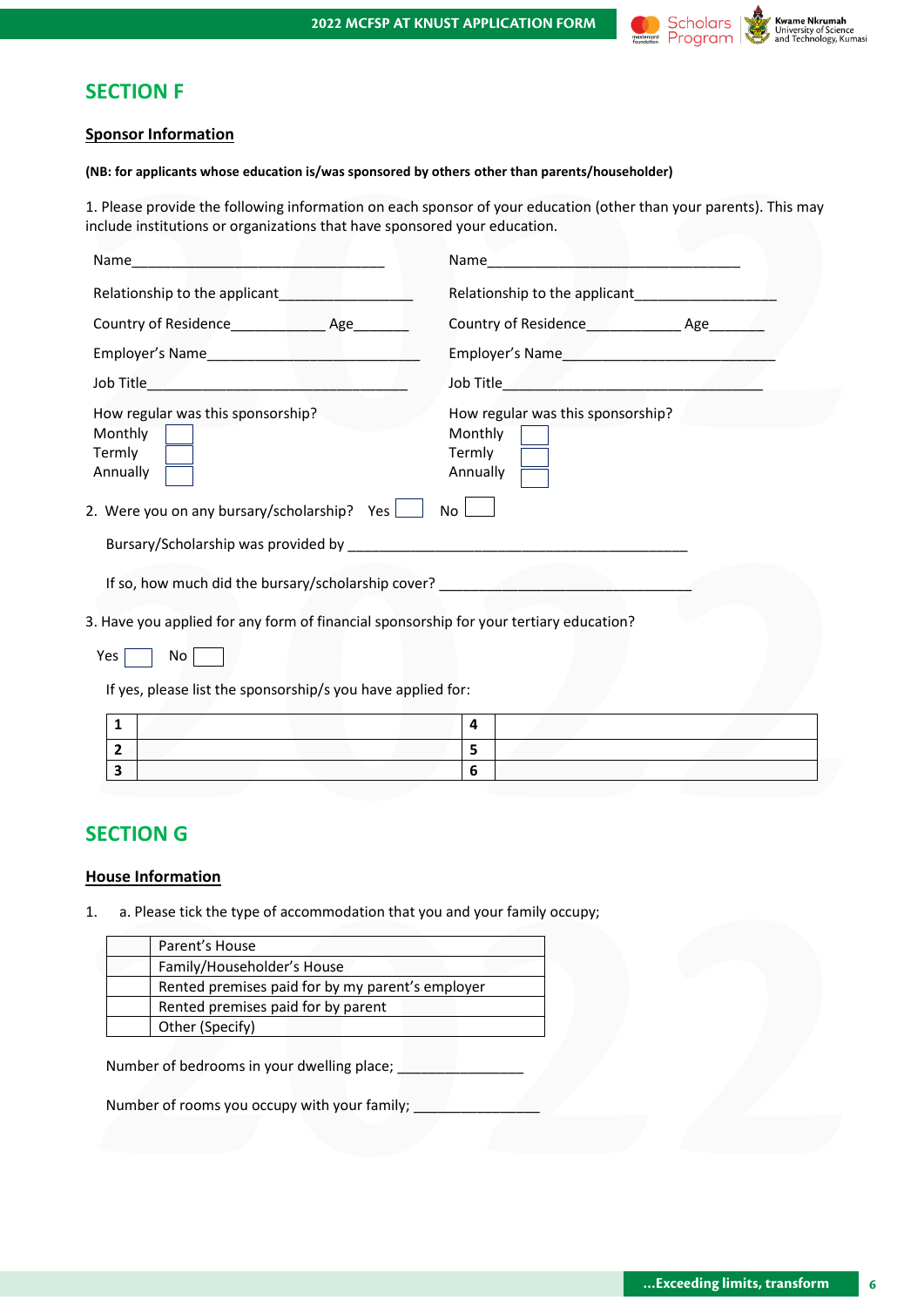

b. Describe the dwelling in which you live including the location (where in the city, in rural village, etc.) and types of appliances and amenities.

\_\_\_\_\_\_\_\_\_\_\_\_\_\_\_\_\_\_\_\_\_\_\_\_\_\_\_\_\_\_\_\_\_\_\_\_\_\_\_\_\_\_\_\_\_\_\_\_\_\_\_\_\_\_\_\_\_\_\_\_\_\_\_\_\_\_\_\_\_\_\_\_\_\_\_\_\_\_\_\_\_\_\_\_

| Type of Construction Material:<br>Mud<br><b>Brick</b><br>Cement<br>Wood<br>Other (Please specify)<br>Metal<br>Thatch<br>Other (Please specify)<br>Flush or pour flush toilet<br><b>VIP latrine</b><br>Uncovered pit latrine<br>Composite toilet<br>No facility/bush/field<br>Ecosan<br>Other (Please specify)<br>No<br>Mud<br>Wood<br>Tile<br>Cement<br>No<br>No<br>b. Computer Yes<br>No<br>d. A Car<br>No<br>Yes<br>No<br>Refrigerator:<br><b>No</b><br>Yes<br>a)<br>Television:<br>b)<br>No<br>Yes<br>Satellite Dish:<br>Yes<br>c)<br>No<br>Electric Iron:<br>Yes<br>No<br>d)<br>Desktop Computer:<br>Yes<br>e)<br>No<br>Laptop Computer:<br>f)<br>Yes<br>No<br><b>Internet Access:</b><br>Yes<br>No<br>g)<br><b>Electricity Access:</b><br>h)<br>Yes<br>No<br>Phone<br>i)<br>Yes<br>No |                         |
|--------------------------------------------------------------------------------------------------------------------------------------------------------------------------------------------------------------------------------------------------------------------------------------------------------------------------------------------------------------------------------------------------------------------------------------------------------------------------------------------------------------------------------------------------------------------------------------------------------------------------------------------------------------------------------------------------------------------------------------------------------------------------------------------|-------------------------|
| Roofing material of dwelling:<br>Type of toilet facility:<br>Do you share the toilet facility with other households? Yes<br>What type of flooring material do you have in your house:<br>Do you have running water in your house? Yes<br>2. Do you know how to use/operate the following? Tick all that may apply.<br>a. Mobile Phone Yes<br>c. Internet Yes<br>3. Does your family have the following at your residence?                                                                                                                                                                                                                                                                                                                                                                  |                         |
|                                                                                                                                                                                                                                                                                                                                                                                                                                                                                                                                                                                                                                                                                                                                                                                            |                         |
|                                                                                                                                                                                                                                                                                                                                                                                                                                                                                                                                                                                                                                                                                                                                                                                            |                         |
|                                                                                                                                                                                                                                                                                                                                                                                                                                                                                                                                                                                                                                                                                                                                                                                            |                         |
|                                                                                                                                                                                                                                                                                                                                                                                                                                                                                                                                                                                                                                                                                                                                                                                            |                         |
|                                                                                                                                                                                                                                                                                                                                                                                                                                                                                                                                                                                                                                                                                                                                                                                            |                         |
|                                                                                                                                                                                                                                                                                                                                                                                                                                                                                                                                                                                                                                                                                                                                                                                            |                         |
|                                                                                                                                                                                                                                                                                                                                                                                                                                                                                                                                                                                                                                                                                                                                                                                            |                         |
|                                                                                                                                                                                                                                                                                                                                                                                                                                                                                                                                                                                                                                                                                                                                                                                            |                         |
|                                                                                                                                                                                                                                                                                                                                                                                                                                                                                                                                                                                                                                                                                                                                                                                            |                         |
|                                                                                                                                                                                                                                                                                                                                                                                                                                                                                                                                                                                                                                                                                                                                                                                            |                         |
|                                                                                                                                                                                                                                                                                                                                                                                                                                                                                                                                                                                                                                                                                                                                                                                            |                         |
|                                                                                                                                                                                                                                                                                                                                                                                                                                                                                                                                                                                                                                                                                                                                                                                            |                         |
|                                                                                                                                                                                                                                                                                                                                                                                                                                                                                                                                                                                                                                                                                                                                                                                            |                         |
|                                                                                                                                                                                                                                                                                                                                                                                                                                                                                                                                                                                                                                                                                                                                                                                            |                         |
|                                                                                                                                                                                                                                                                                                                                                                                                                                                                                                                                                                                                                                                                                                                                                                                            |                         |
|                                                                                                                                                                                                                                                                                                                                                                                                                                                                                                                                                                                                                                                                                                                                                                                            |                         |
|                                                                                                                                                                                                                                                                                                                                                                                                                                                                                                                                                                                                                                                                                                                                                                                            |                         |
|                                                                                                                                                                                                                                                                                                                                                                                                                                                                                                                                                                                                                                                                                                                                                                                            |                         |
|                                                                                                                                                                                                                                                                                                                                                                                                                                                                                                                                                                                                                                                                                                                                                                                            |                         |
|                                                                                                                                                                                                                                                                                                                                                                                                                                                                                                                                                                                                                                                                                                                                                                                            |                         |
|                                                                                                                                                                                                                                                                                                                                                                                                                                                                                                                                                                                                                                                                                                                                                                                            |                         |
|                                                                                                                                                                                                                                                                                                                                                                                                                                                                                                                                                                                                                                                                                                                                                                                            |                         |
|                                                                                                                                                                                                                                                                                                                                                                                                                                                                                                                                                                                                                                                                                                                                                                                            |                         |
|                                                                                                                                                                                                                                                                                                                                                                                                                                                                                                                                                                                                                                                                                                                                                                                            |                         |
|                                                                                                                                                                                                                                                                                                                                                                                                                                                                                                                                                                                                                                                                                                                                                                                            |                         |
|                                                                                                                                                                                                                                                                                                                                                                                                                                                                                                                                                                                                                                                                                                                                                                                            |                         |
|                                                                                                                                                                                                                                                                                                                                                                                                                                                                                                                                                                                                                                                                                                                                                                                            |                         |
|                                                                                                                                                                                                                                                                                                                                                                                                                                                                                                                                                                                                                                                                                                                                                                                            |                         |
|                                                                                                                                                                                                                                                                                                                                                                                                                                                                                                                                                                                                                                                                                                                                                                                            |                         |
|                                                                                                                                                                                                                                                                                                                                                                                                                                                                                                                                                                                                                                                                                                                                                                                            |                         |
|                                                                                                                                                                                                                                                                                                                                                                                                                                                                                                                                                                                                                                                                                                                                                                                            |                         |
|                                                                                                                                                                                                                                                                                                                                                                                                                                                                                                                                                                                                                                                                                                                                                                                            |                         |
|                                                                                                                                                                                                                                                                                                                                                                                                                                                                                                                                                                                                                                                                                                                                                                                            |                         |
|                                                                                                                                                                                                                                                                                                                                                                                                                                                                                                                                                                                                                                                                                                                                                                                            |                         |
|                                                                                                                                                                                                                                                                                                                                                                                                                                                                                                                                                                                                                                                                                                                                                                                            |                         |
| No                                                                                                                                                                                                                                                                                                                                                                                                                                                                                                                                                                                                                                                                                                                                                                                         | Motorcycle<br>Yes<br>j) |
| Bicycle<br>$\mathsf{k}$<br>Yes<br>No                                                                                                                                                                                                                                                                                                                                                                                                                                                                                                                                                                                                                                                                                                                                                       |                         |
|                                                                                                                                                                                                                                                                                                                                                                                                                                                                                                                                                                                                                                                                                                                                                                                            |                         |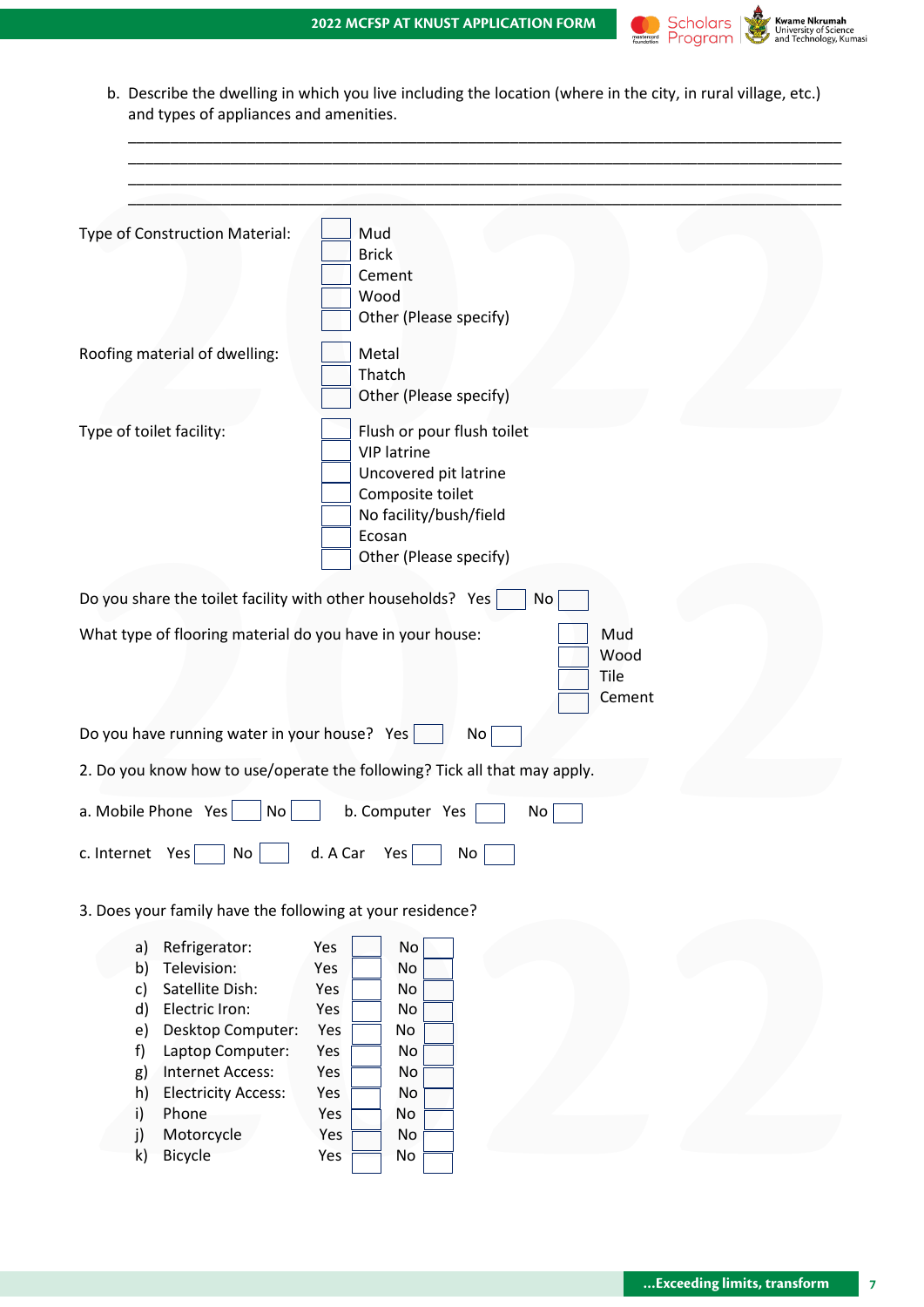|  |  | <b>2022 MCFSP AT KNUST APPLICATION FORM</b> |  |
|--|--|---------------------------------------------|--|
|  |  |                                             |  |

 $N \cap \Box$ 

┑

 $V_{\alpha\alpha}$ 



| $\tau$ . Docs your runniy own a motor vernere: Tes $\vert$                                                 |  |
|------------------------------------------------------------------------------------------------------------|--|
| If yes, list the year, make (e.g., Honda, Toyota) and model (e.g., Civic, Prado, Corolla) of each vehicle. |  |
|                                                                                                            |  |
|                                                                                                            |  |
| Is it a private vehicle $\vert \hspace{.2cm}$ or Commercial Vehicle? $\vert$                               |  |

# **SECTION H**

#### Leadership, Community Engagement and Vision

1 Does vour family own a motor vehicle?

(Unless specified, do not attach any other material in response to the questions under this section. You are required to provide your answers in the spaces provided.)

a) Write a brief statement outlining your personal and academic goals. (100-word maximum)

b) In your own words, what is your understanding of community; briefly explain.

c) Describe your involvement and the outcome of one significant community leadership initiative in which you played a role (to be validated by one of the persons providing your recommendation letters).

(100-word maximum)

 $\overline{\mathbf{8}}$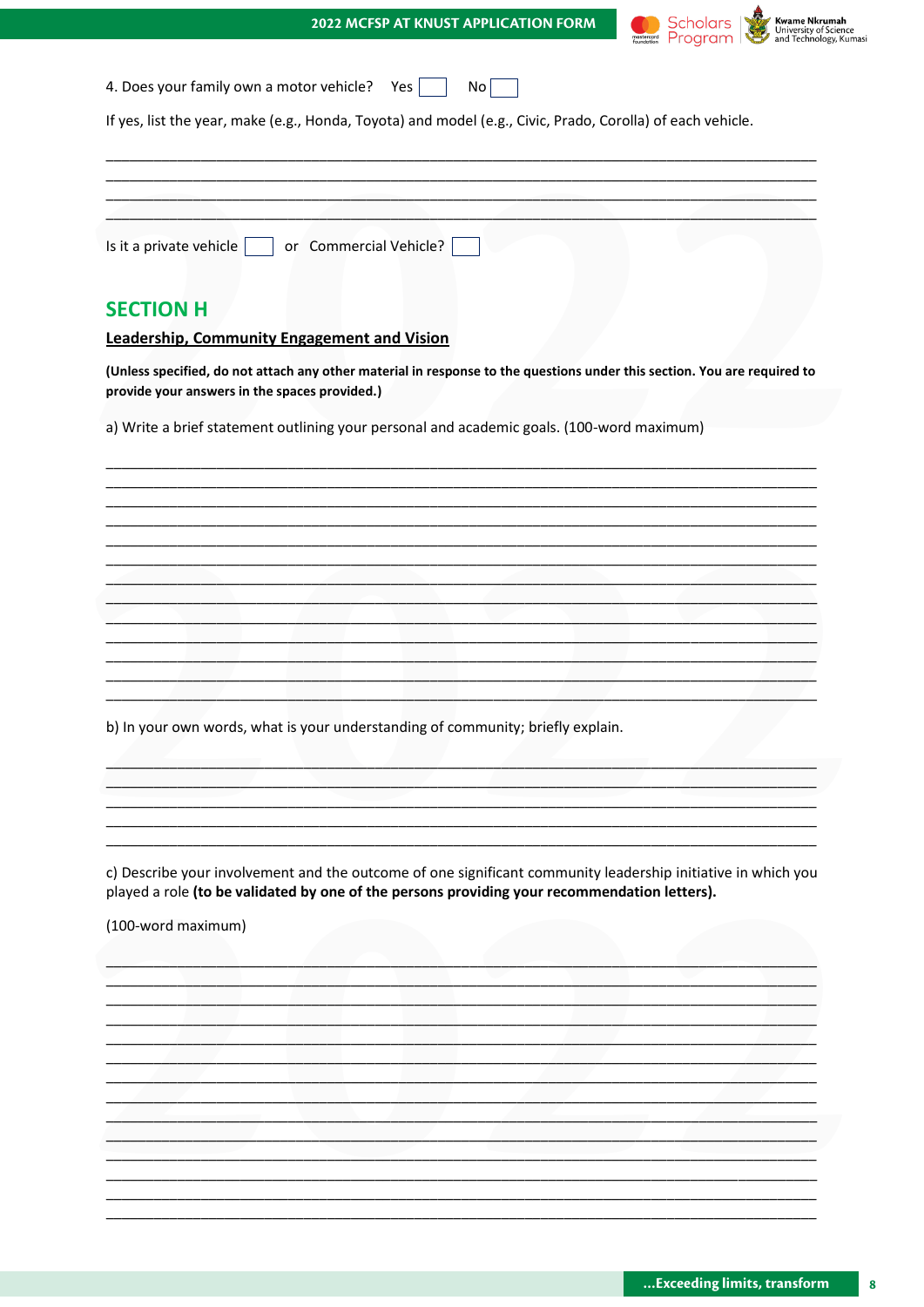

d) Provide a list of current and past leadership positions, extra-curricular activities or experiences. Kindly attach relevant certificates or documents.

| <b>Title/Activity/Experience</b> | <b>Dates</b> | <b>Primary Responsibilities</b> |
|----------------------------------|--------------|---------------------------------|
|                                  |              |                                 |
|                                  |              |                                 |
|                                  |              |                                 |
|                                  |              |                                 |
|                                  |              |                                 |
|                                  |              |                                 |
|                                  |              |                                 |
|                                  |              |                                 |
|                                  |              |                                 |
|                                  |              |                                 |

e) Describe a time when you identified a need in your community and took action.

i. What need did you identify?

ii. How did you address this need?

iii. What difficulties did you encounter?

iv. What was the outcome?

| If YES, please list some of them: | f) Do you see any challenge(s) in your community? Yes [ | No |  |
|-----------------------------------|---------------------------------------------------------|----|--|
|                                   |                                                         |    |  |
|                                   |                                                         |    |  |

 $\overline{9}$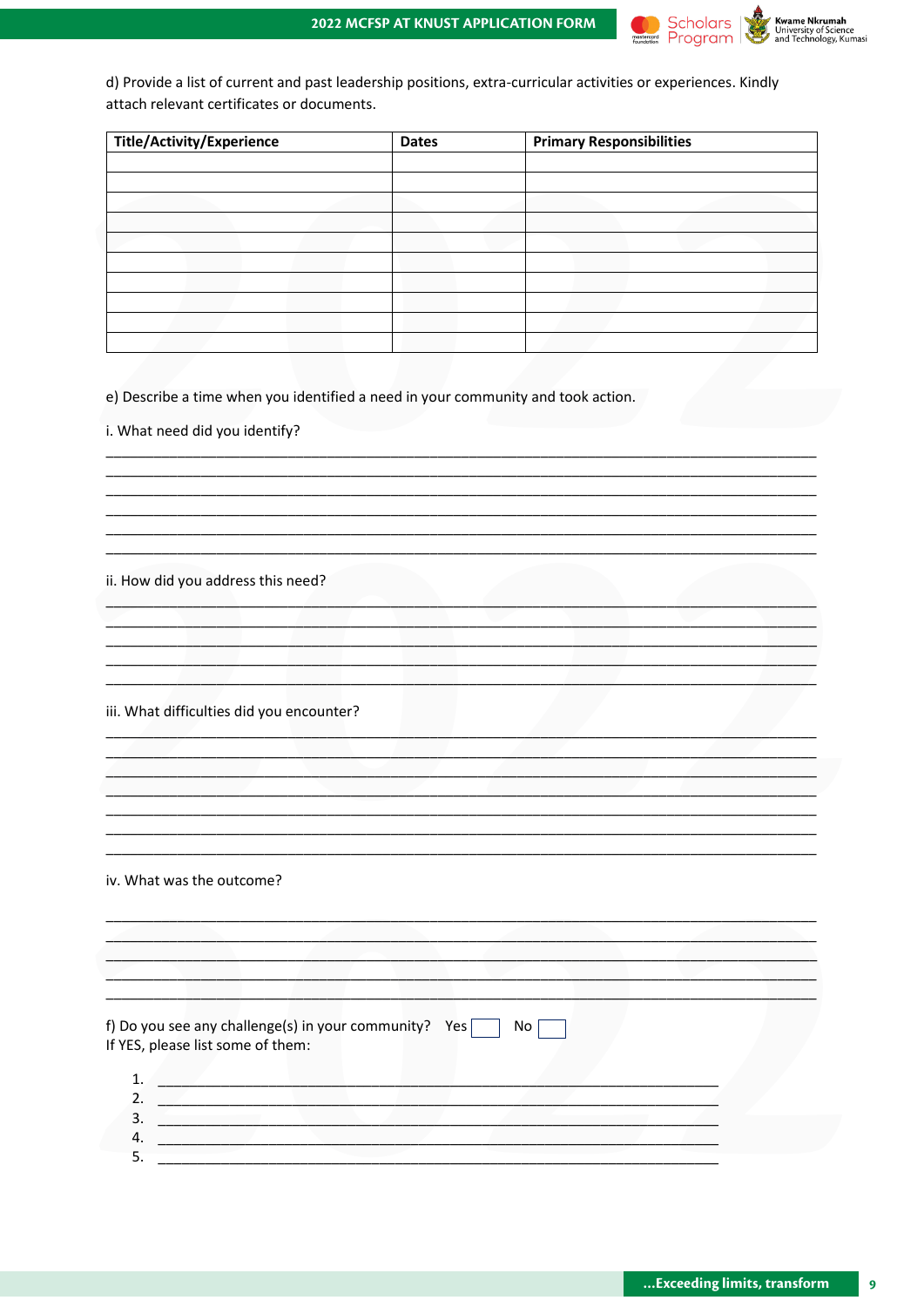



|  | g) What is your vision for your community? (250 Word limit) |
|--|-------------------------------------------------------------|
|--|-------------------------------------------------------------|

| h) How will achieving a Bachelor's degree education at KNUST and participation in the Mastercard Foundation<br>Scholars Program empower you to address challenges in your community? (100-word maximum) |  |  |  |
|---------------------------------------------------------------------------------------------------------------------------------------------------------------------------------------------------------|--|--|--|
|                                                                                                                                                                                                         |  |  |  |
|                                                                                                                                                                                                         |  |  |  |
|                                                                                                                                                                                                         |  |  |  |
|                                                                                                                                                                                                         |  |  |  |
|                                                                                                                                                                                                         |  |  |  |
|                                                                                                                                                                                                         |  |  |  |
|                                                                                                                                                                                                         |  |  |  |
|                                                                                                                                                                                                         |  |  |  |
|                                                                                                                                                                                                         |  |  |  |
|                                                                                                                                                                                                         |  |  |  |
|                                                                                                                                                                                                         |  |  |  |
|                                                                                                                                                                                                         |  |  |  |
|                                                                                                                                                                                                         |  |  |  |
|                                                                                                                                                                                                         |  |  |  |
|                                                                                                                                                                                                         |  |  |  |
|                                                                                                                                                                                                         |  |  |  |
|                                                                                                                                                                                                         |  |  |  |
|                                                                                                                                                                                                         |  |  |  |
|                                                                                                                                                                                                         |  |  |  |
|                                                                                                                                                                                                         |  |  |  |
|                                                                                                                                                                                                         |  |  |  |
|                                                                                                                                                                                                         |  |  |  |
|                                                                                                                                                                                                         |  |  |  |
|                                                                                                                                                                                                         |  |  |  |
|                                                                                                                                                                                                         |  |  |  |
|                                                                                                                                                                                                         |  |  |  |
|                                                                                                                                                                                                         |  |  |  |
| i) In a few words, describe your strengths, gifts, and areas you consider there is the need for growth.                                                                                                 |  |  |  |
|                                                                                                                                                                                                         |  |  |  |
|                                                                                                                                                                                                         |  |  |  |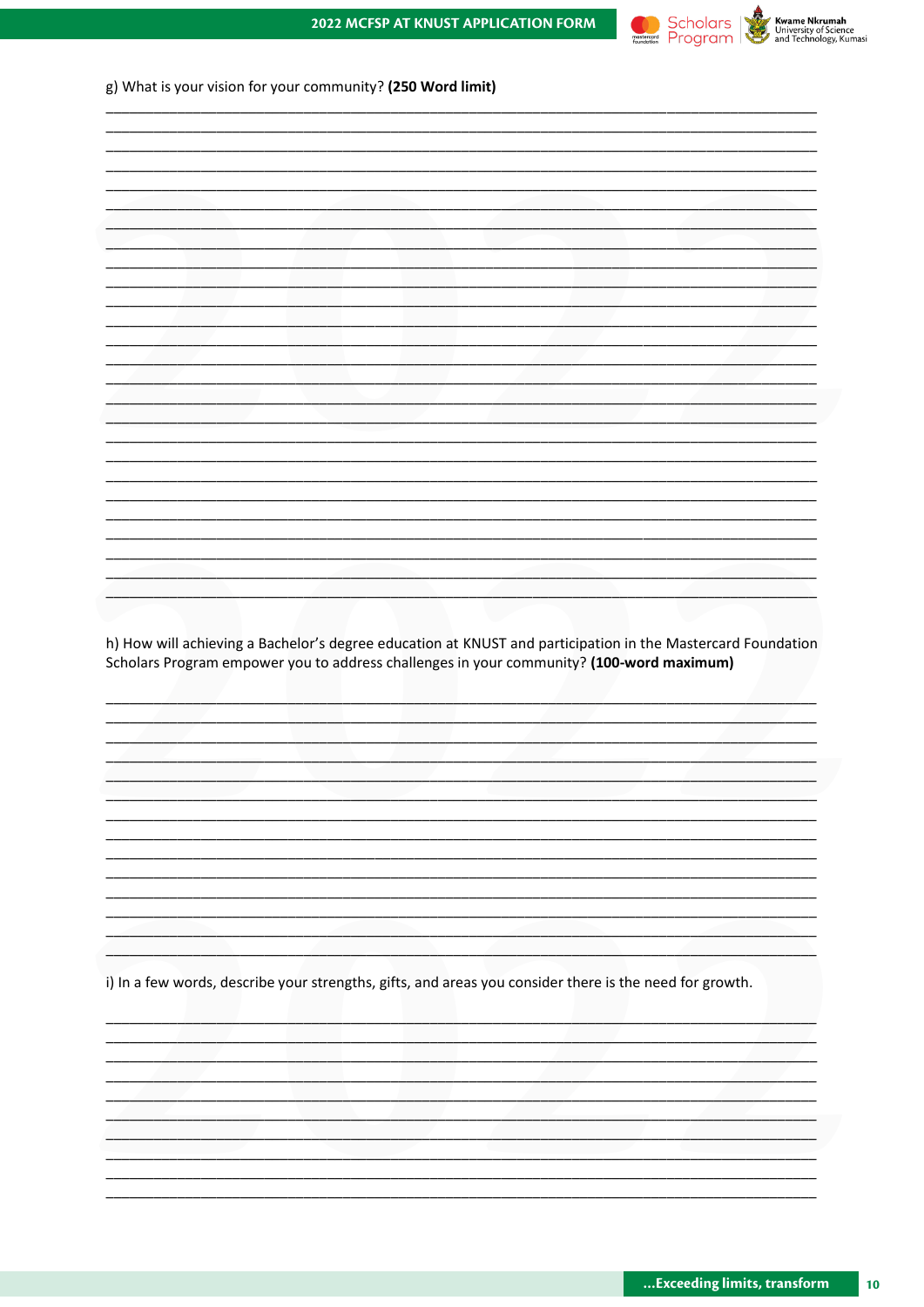

### **Declaration**

I hereby declare that the information herein given is a true and accurate account of my status. The Foundation reserves the right to revoke my status as a Scholar of the Program at any time and take the necessary legal action and sanctions against me if the information given is found to be inaccurate.

| Signature of Applicant | Date                                                                                          |
|------------------------|-----------------------------------------------------------------------------------------------|
| community).            | Below should be endorsed by: (your Pastor/Imam/Headmaster/Headmistress/Chief/a Leader in your |
| credible.              |                                                                                               |
|                        |                                                                                               |
|                        |                                                                                               |
|                        |                                                                                               |
|                        |                                                                                               |
| Signature              | Date                                                                                          |
|                        |                                                                                               |
|                        |                                                                                               |
|                        |                                                                                               |
|                        |                                                                                               |
|                        |                                                                                               |
|                        |                                                                                               |
|                        |                                                                                               |
|                        |                                                                                               |
|                        |                                                                                               |
|                        |                                                                                               |
|                        |                                                                                               |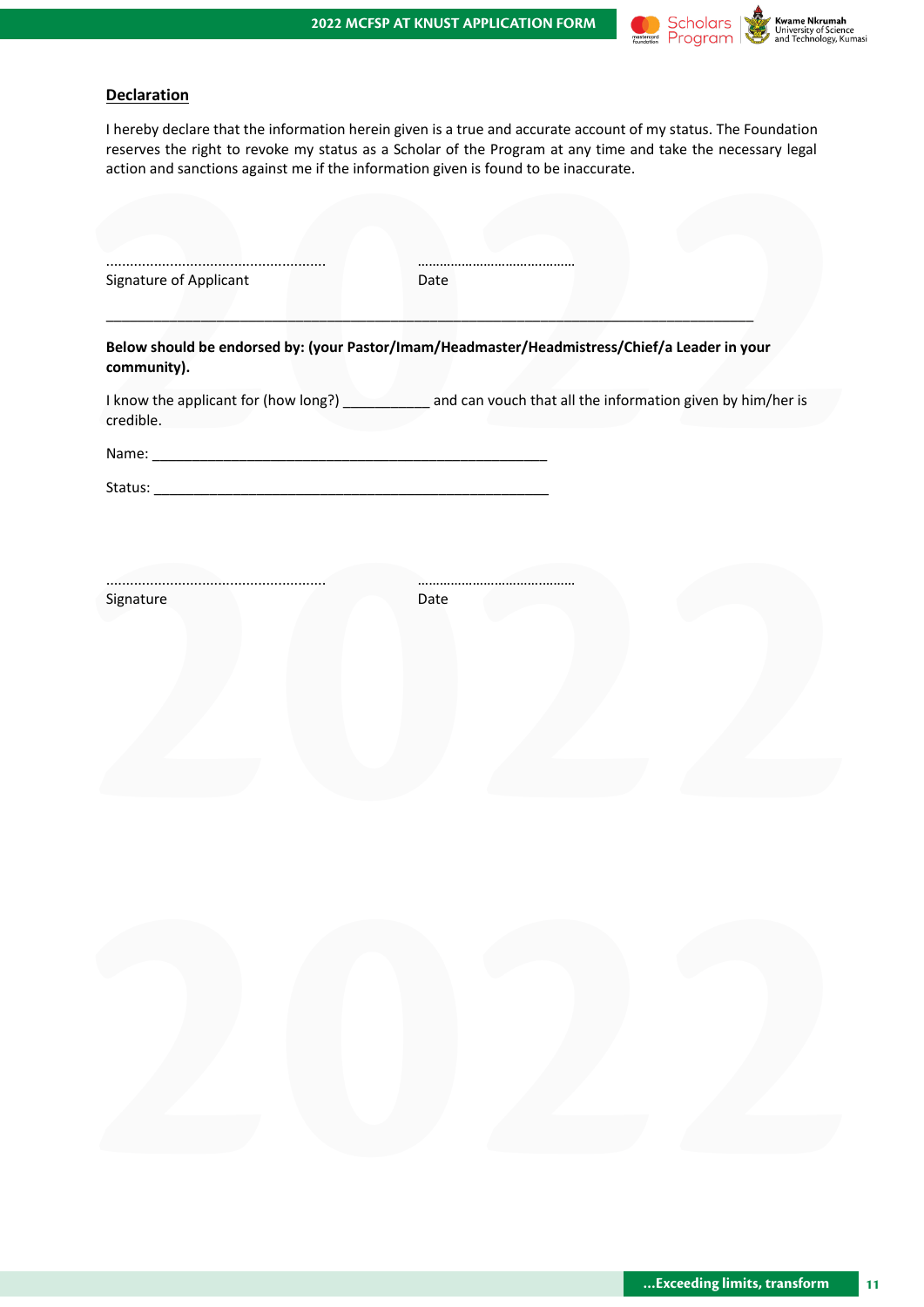

**Give a vivid description of the directions to your place of residence (WHERE YOU LIVE WITH YOUR HOUSEHOLD) beginning from the DISTRICT CAPITAL; include a diagram with some landmarks giving directions to your place of residence.**

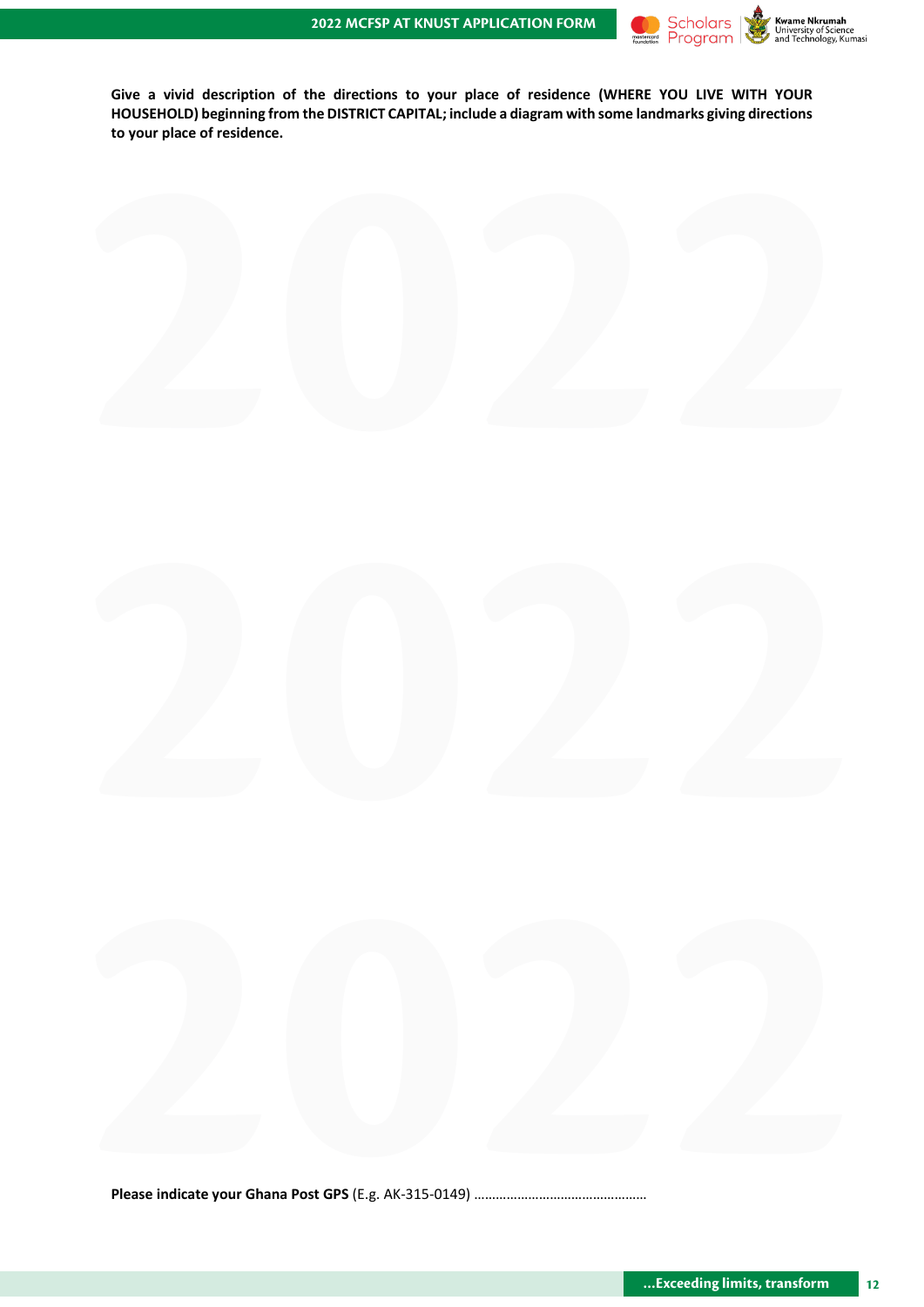

#### **SECTION I**

**I** (TO BE COMPLETED BY PARENT/LEGAL GUARDIAN – person so far responsible for financing the education of the

| applicant)                                                                                                                                                                                                                                    |              |                               |     |                                                                                                                                                                                                                                |
|-----------------------------------------------------------------------------------------------------------------------------------------------------------------------------------------------------------------------------------------------|--------------|-------------------------------|-----|--------------------------------------------------------------------------------------------------------------------------------------------------------------------------------------------------------------------------------|
| 1. Please provide the following information:                                                                                                                                                                                                  |              |                               |     |                                                                                                                                                                                                                                |
|                                                                                                                                                                                                                                               |              |                               |     |                                                                                                                                                                                                                                |
|                                                                                                                                                                                                                                               |              |                               |     |                                                                                                                                                                                                                                |
| Marital Status: Single   Married                                                                                                                                                                                                              |              | Separated Divorced            |     |                                                                                                                                                                                                                                |
|                                                                                                                                                                                                                                               |              |                               |     | Email address: North and Senator Management and Senator Management and Senator Management and Senator Management and Senator Management and Senator Management and Senator Management and Senator Management and Senator Manag |
|                                                                                                                                                                                                                                               |              |                               |     |                                                                                                                                                                                                                                |
|                                                                                                                                                                                                                                               |              |                               |     |                                                                                                                                                                                                                                |
| Employment status: Employed Self Employed Retired                                                                                                                                                                                             |              |                               |     | Unemployed [                                                                                                                                                                                                                   |
|                                                                                                                                                                                                                                               |              |                               |     |                                                                                                                                                                                                                                |
| Occupation                                                                                                                                                                                                                                    |              | Name and address of employer: |     |                                                                                                                                                                                                                                |
|                                                                                                                                                                                                                                               |              |                               |     |                                                                                                                                                                                                                                |
|                                                                                                                                                                                                                                               |              |                               |     |                                                                                                                                                                                                                                |
| (Salary and income from other sources. Please substantiate with a recent official salary slip, pension slip or                                                                                                                                |              |                               |     |                                                                                                                                                                                                                                |
| audited financial statement. If unemployed, please attach a sworn affidavit and declare how you survive and your<br>sources of funds for survival).                                                                                           |              |                               |     |                                                                                                                                                                                                                                |
| (Please note that this information above is necessary and if not provided Mastercard Foundation Scholars Program<br>at KNUST will not process the application).                                                                               |              |                               |     |                                                                                                                                                                                                                                |
|                                                                                                                                                                                                                                               |              |                               |     |                                                                                                                                                                                                                                |
|                                                                                                                                                                                                                                               |              |                               |     |                                                                                                                                                                                                                                |
|                                                                                                                                                                                                                                               |              |                               |     | Brother<br>Sister<br>$\blacksquare$                                                                                                                                                                                            |
| 2. What is your relationship to the applicant? Father $\Box$ Mother $\Box$ Uncle $\Box$ Aunt $\Box$                                                                                                                                           |              |                               |     |                                                                                                                                                                                                                                |
|                                                                                                                                                                                                                                               |              |                               |     |                                                                                                                                                                                                                                |
|                                                                                                                                                                                                                                               |              |                               |     |                                                                                                                                                                                                                                |
|                                                                                                                                                                                                                                               |              |                               |     |                                                                                                                                                                                                                                |
| 3. What is your highest level of Education? (Indicate by ticking)                                                                                                                                                                             |              |                               |     |                                                                                                                                                                                                                                |
|                                                                                                                                                                                                                                               |              |                               |     |                                                                                                                                                                                                                                |
| Tertiary                                                                                                                                                                                                                                      |              | Middle School                 |     |                                                                                                                                                                                                                                |
| Senior High School (Secondary)                                                                                                                                                                                                                |              | Primary School                |     |                                                                                                                                                                                                                                |
| Junior High School (JSS)                                                                                                                                                                                                                      |              | No Formal Education           |     |                                                                                                                                                                                                                                |
|                                                                                                                                                                                                                                               |              |                               |     |                                                                                                                                                                                                                                |
|                                                                                                                                                                                                                                               |              |                               |     |                                                                                                                                                                                                                                |
|                                                                                                                                                                                                                                               |              |                               |     |                                                                                                                                                                                                                                |
| Own House                                                                                                                                                                                                                                     |              |                               |     |                                                                                                                                                                                                                                |
| Family/Householder's House                                                                                                                                                                                                                    |              |                               |     |                                                                                                                                                                                                                                |
| Rented premises paid for by the employer                                                                                                                                                                                                      |              |                               |     |                                                                                                                                                                                                                                |
| Rented premises paid for by self                                                                                                                                                                                                              |              |                               |     |                                                                                                                                                                                                                                |
| 4. Please tick the type of accommodation that you and your family occupy.<br>Other (Specify)                                                                                                                                                  |              |                               |     |                                                                                                                                                                                                                                |
| 5. Provide information on your dependants.                                                                                                                                                                                                    |              |                               |     |                                                                                                                                                                                                                                |
|                                                                                                                                                                                                                                               | Relationship |                               | Age | <b>Educational level</b>                                                                                                                                                                                                       |
|                                                                                                                                                                                                                                               |              |                               |     |                                                                                                                                                                                                                                |
|                                                                                                                                                                                                                                               |              |                               |     |                                                                                                                                                                                                                                |
|                                                                                                                                                                                                                                               |              |                               |     |                                                                                                                                                                                                                                |
|                                                                                                                                                                                                                                               |              |                               |     |                                                                                                                                                                                                                                |
|                                                                                                                                                                                                                                               |              |                               |     |                                                                                                                                                                                                                                |
| Other (Specify): Network of the Contract of the Contract of the Contract of the Contract of the Contract of the Contract of the Contract of the Contract of the Contract of the Contract of the Contract of the Contract of th<br><b>Name</b> |              |                               |     |                                                                                                                                                                                                                                |

| <b>Name</b> | Relationship | Age | <b>Educational level</b> |
|-------------|--------------|-----|--------------------------|
|             |              |     |                          |
|             |              |     |                          |
|             |              |     |                          |
|             |              |     |                          |
|             |              |     |                          |
|             |              |     |                          |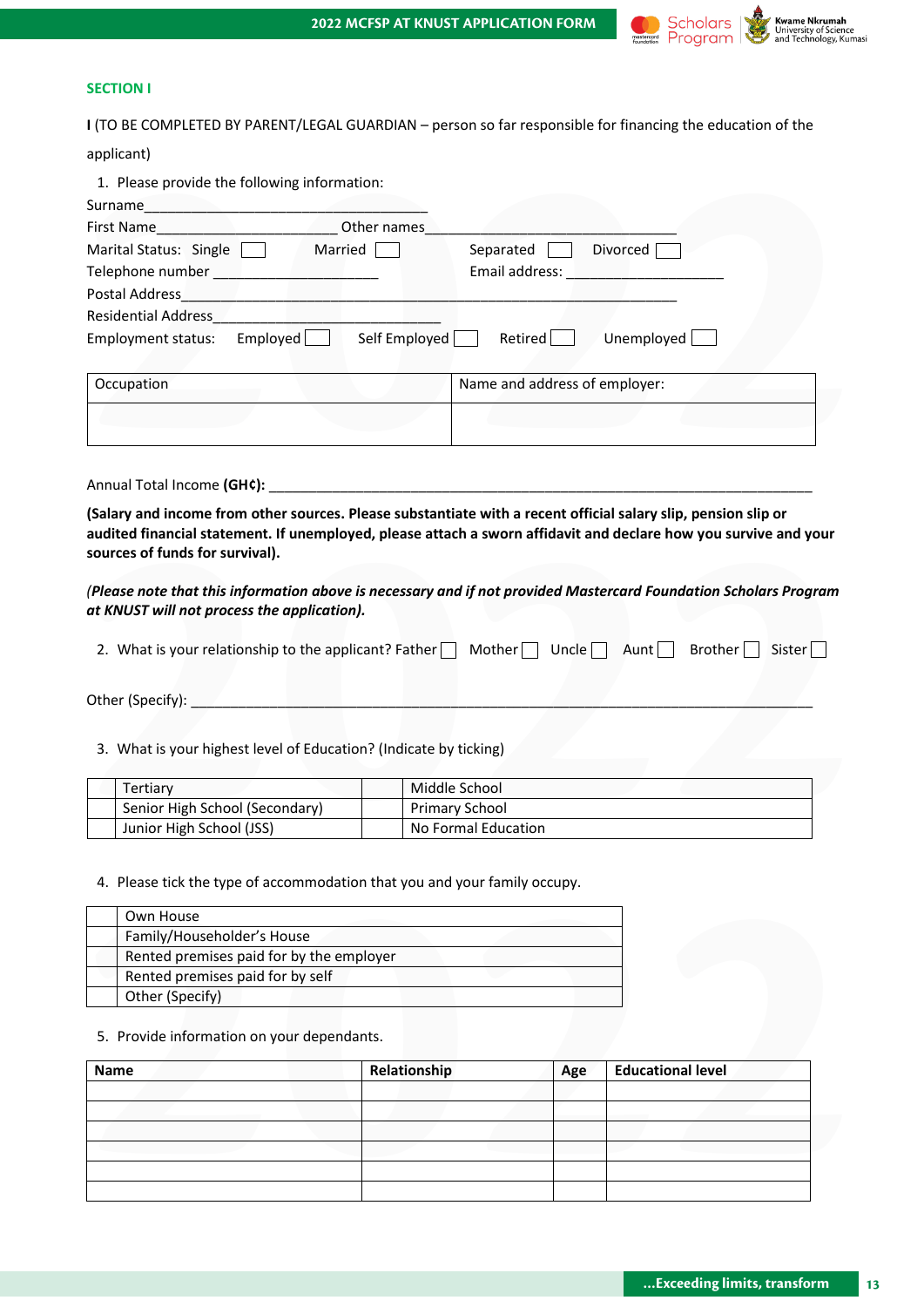

Indicate total amount paid in fees and other related expenses per year for dependants at each level of education and provide proof of current attendance (**Attach school bills and receipts**):

| <b>Level of Education</b> | Number of Dependants Attending<br>school at this level | Total amount paid in<br>the last year (GH¢) |
|---------------------------|--------------------------------------------------------|---------------------------------------------|
|                           |                                                        |                                             |
|                           |                                                        |                                             |
|                           |                                                        |                                             |
|                           |                                                        |                                             |
|                           |                                                        |                                             |
|                           |                                                        |                                             |

#### II (TO BE COMPLETED BY SECOND PARENT/LEGAL GUARDIAN)

|                                                                                                   | <b>Number of Dependants Attending</b><br>school at this level                                             | Total amount paid in<br>the last year (GH¢) |
|---------------------------------------------------------------------------------------------------|-----------------------------------------------------------------------------------------------------------|---------------------------------------------|
|                                                                                                   |                                                                                                           |                                             |
|                                                                                                   |                                                                                                           |                                             |
|                                                                                                   |                                                                                                           |                                             |
|                                                                                                   |                                                                                                           |                                             |
|                                                                                                   |                                                                                                           |                                             |
| II (TO BE COMPLETED BY SECOND PARENT/LEGAL GUARDIAN)                                              |                                                                                                           |                                             |
|                                                                                                   |                                                                                                           |                                             |
| First Name: <u>Andrew Communications Other names: Andrew Communications of the Communications</u> |                                                                                                           |                                             |
| Marital Status: Single Married Separated                                                          |                                                                                                           |                                             |
|                                                                                                   |                                                                                                           |                                             |
|                                                                                                   |                                                                                                           |                                             |
|                                                                                                   |                                                                                                           |                                             |
| Level of education: Level of education:                                                           |                                                                                                           |                                             |
|                                                                                                   | Employment status: Employed Self Employed Retired Unemployed                                              |                                             |
| Occupation: New York Products and Security Assembly Products and Security Assembly                |                                                                                                           |                                             |
|                                                                                                   |                                                                                                           |                                             |
|                                                                                                   |                                                                                                           |                                             |
|                                                                                                   |                                                                                                           |                                             |
| <b>DECLARATION TO BE SIGNED BY BOTH PARENTS OR GUARDIANS</b>                                      | It is important that your dependant's eligibility for the scholarship be based upon accurate information. |                                             |
| I do hereby declare that all the information given above is true.                                 |                                                                                                           |                                             |
|                                                                                                   |                                                                                                           |                                             |
| Signature or thump print of parent/legal guardian                                                 |                                                                                                           | Date $\_\_$                                 |
|                                                                                                   |                                                                                                           |                                             |

### **It is important that your dependant's eligibility for the scholarship be based upon accurate information.**

| Signature or thump print of parent/legal guardian | Date |
|---------------------------------------------------|------|
|                                                   |      |
|                                                   |      |

| Signature or thump print of second parent/legal guardian | Date |  |
|----------------------------------------------------------|------|--|
|                                                          |      |  |

| <b>FOR OFFICIAL USE</b>                       |  |
|-----------------------------------------------|--|
| <b>Receipt of Application</b>                 |  |
| Name of Officer                               |  |
| Signature, Official Receipt stamp with date ( |  |
|                                               |  |
|                                               |  |